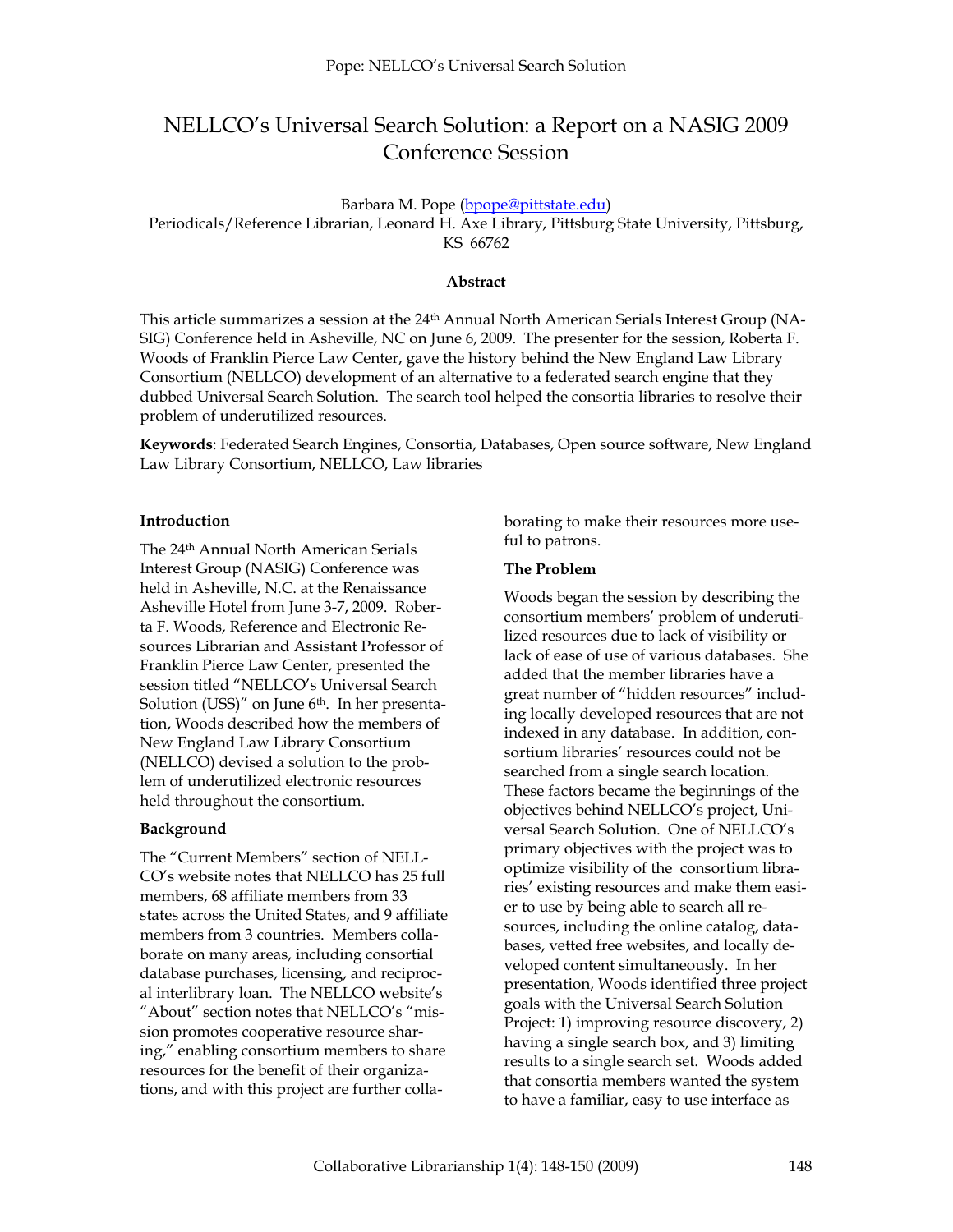well as have the ability to limit searching to a specific library's resources.

## **The Search for a "Solution"**

NELLCO began its search by investigating federated search products, but Woods emphasized that members were not satisfied with these products because none offered access to any legal databases. In addition, federated searching is problematic because searches are done in real time. Upon testing federated search products, members found them to be largely unsatisfactory due to the irrelevancy of search results. For example, while consortium members wanted to highlight online catalog results, those results were buried. In addition, vendors did not reveal their relevancy ranking algorithms. The consortium found that the search statistics were skewed, making it appear that the products were being used more often than they actually were. Woods noted the extremely slow connection and loading times and that increased traffic caused database servers to crash.

Woods added that the consortium also investigated using a Google search appliance, but upon testing found that online catalog results were buried just as with the federated search products. However, the appliance performed an index search instead of a real-time search resulting in much faster connection and loading times. Similarly, Google Scholar contacted Woods about using its product, but using Google Scholar would mean the user would be searching a multitude of resources beyond those of the member libraries.

# **Creating the Solution**

Woods noted in her presentation that the consortium carefully examined many methods of providing searching across all available resources, including federated search engines, a Google search appliance, and Google Scholar. However, none of them worked well for the consortium. NELLCO then applied for the National Leadership Grant from the Institute of Museum and Library Services to obtain funding for product development. After the grant was

awarded, the consortium formed an eightmember committee representing two small law schools, three large law schools that also have undergraduate programs, one public law library, as well as Index Data, the company hired to create the product, and Hein-Online, a database vendor. Index Data created the tool, which they dubbed the Universal Search Solution. Woods noted that product development took most of 2008 and that beginning in early 2009, beta testing began in 27 libraries. Like the Google search appliance, the Universal Search Solution performs index searches, making the searching and loading times fast. It removes duplication from the results, displays them as a single set, and notes the owning library. Faceted searching allows patrons to restrict searching by law school, author, vetted free websites, and paid databases. The default search type is phrase searching, and while advanced searching is available, Woods notes that anecdotal evidence indicates that students do not regularly use this search method. Libraries will be adding more resources before fall 2009 and they plan to roll it out to students at that time.

# **Testing the Universal Search Solution**

I performed searches on several topics in Universal Search Solution and found it to be very fast in searching and loading the results. Results are displayed in order of relevancy by default, but this can easily be changed to alphabetical order by title or by publication date, as desired. In addition, the results are also available by facets on the right side of the screen. This allows patrons to easily filter results by their home library or a particular database. The relevancy ranking algorithm of the Universal Search Solution is based on the number of times a certain phrase appears in a document and throughout the index.

# **Conclusion**

While other options that NELLCO looked at were not useful, Universal Search Solution has proven to be a satisfactory alternative that solves the problems the libraries had. The search interface and results display are clean and easy to use and once released to